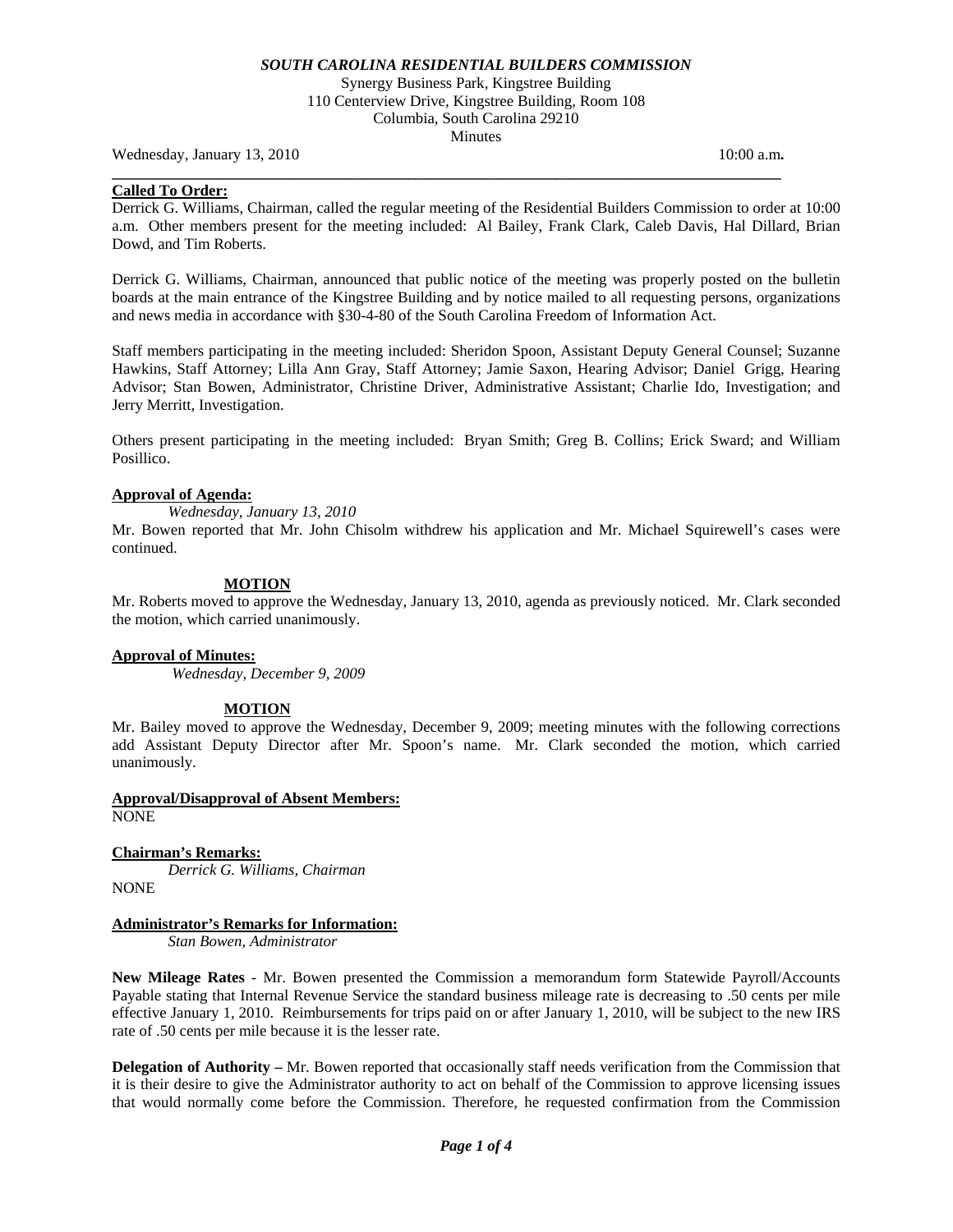Synergy Business Park, Kingstree Building

110 Centerview Drive, Kingstree Building, Room 108 Columbia, South Carolina 29210

Minutes

Wednesday, January 13, 2010 10:00 a.m. **10:00 a.m. 10:00 a.m. 10:00 a.m.** 

delegating authority to the Administrator to except proof of experience, background checks, credit reports and other licensing issues on determining licensure.

**\_\_\_\_\_\_\_\_\_\_\_\_\_\_\_\_\_\_\_\_\_\_\_\_\_\_\_\_\_\_\_\_\_\_\_\_\_\_\_\_\_\_\_\_\_\_\_\_\_\_\_\_\_\_\_\_\_\_\_\_\_\_\_\_\_\_\_\_\_\_\_\_\_\_\_\_\_\_\_\_\_\_\_\_\_\_** 

**MOTION:**

Mr. Clark made a motion to grant the Administrator the authority to except proof of experience, background checks and credit reports and other licensing issues on determining licensure. Mr. Bailey seconded the motion, which carried unanimously.

Advisory Opinions:

*Sheridon Spoon, Deputy General Counsel* 

NONE

Legislative Update:

*Robert Selman* 

NONE

## **Recommendations of IRC: MOTION**

Mr. Davis made a motion to approve the recommendations of the Investigative Review Committee. Mr. Dowd seconded the motion, which carried unanimously.

# **Recommendations of Guidelines:**

 **MOTION**

Mr. Bailey made a motion to approve the recommendations of the Investigative Review Committee. Mr. Davis seconded the motion, which carried unanimously.

## **Approval of Hearing Officer's Recommendation for Citations:**

## *Mr. Russell W. Delaney – Citation # 1014*

## **MOTION:**

Mr. Davis made a motion to approve the Hearing Officer's Recommendation for Citation against Mr. Russell Delaney for citation #1014. Mr. Dowd seconded the motion, which carried unanimously.

*(This proceeding was recorded by a court reporter in order to produce a verbatim transcript if requested in accordance with the law.)* 

*Mr. Jason Douglas – Citation #1250* 

## **MOTION:**

Mr. Bailey made a motion to approve the Hearing Officer's Recommendation for Citation against Mr. Jason Douglas for citation #1250. Mr. Roberts seconded the motion, which carried unanimously.

*(This proceeding was recorded by a court reporter in order to produce a verbatim transcript if requested in accordance with the law.)* 

## *Mr. Mike Hamahan – Citation #1114*

## **MOTION:**

Mr. Roberts made a motion to approve to Hearing Officer's Recommendation for Citation against Mr. Mike Hamahan for citation #1114. Mr. Clark seconded the motion, which carried unanimously.

*(This proceeding was recorded by a court reporter in order to produce a verbatim transcript if requested in accordance with the law.)*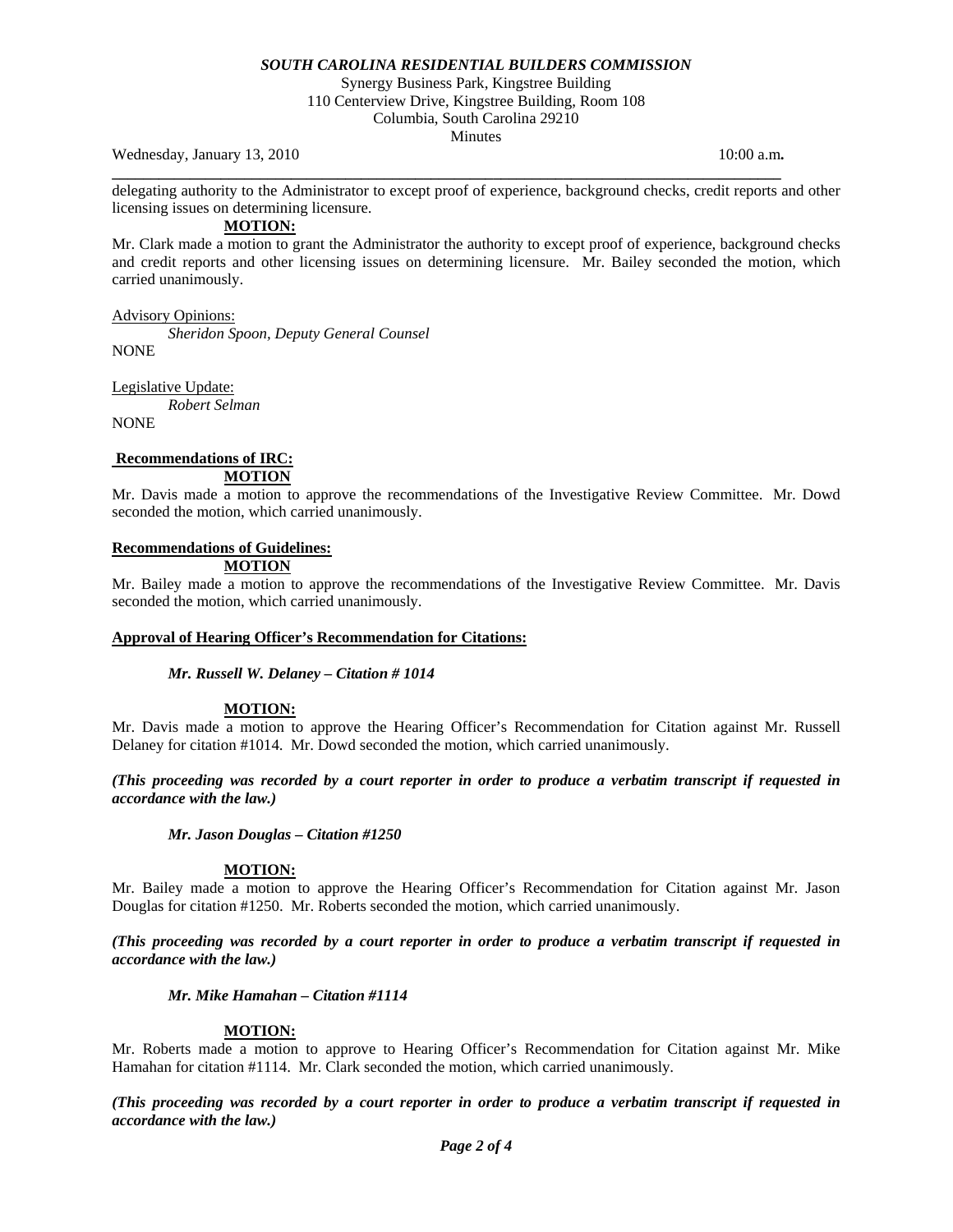Synergy Business Park, Kingstree Building 110 Centerview Drive, Kingstree Building, Room 108 Columbia, South Carolina 29210

Minutes

**\_\_\_\_\_\_\_\_\_\_\_\_\_\_\_\_\_\_\_\_\_\_\_\_\_\_\_\_\_\_\_\_\_\_\_\_\_\_\_\_\_\_\_\_\_\_\_\_\_\_\_\_\_\_\_\_\_\_\_\_\_\_\_\_\_\_\_\_\_\_\_\_\_\_\_\_\_\_\_\_\_\_\_\_\_\_** 

Wednesday, January 13, 2010 10:00 a.m. **10:00 a.m. 10:00 a.m. 10:00 a.m.** 

*Mr. Steven Dollof – Citation #1155* 

#### **MOTION:**

Mr. Roberts made a motion to approve Hearing Officer's Recommendation for Citation against Mr. Steven Dollof for citation #1155. Mr. Clark seconded the motion, which carried unanimously.

*(This proceeding was recorded by a court reporter in order to produce a verbatim transcript if requested in accordance with the law.)* 

#### *Mr. Christopher Stancil – Citation #1252*

## **MOTION:**

Mr. Bailey made a motion to approve the citation against Mr. Christopher Stancil for citation #1252. Mr. Clark seconded the motion, which carried unanimously.

*(This proceeding was recorded by a court reporter in order to produce a verbatim transcript if requested in accordance with the law.)* 

## **Approval of Hearing Officer's Recommendation for Bond Claim:**

## *Mr. Randy W. Burt*

## **MOTION:**

Mr. Davis made a motion, to approve the Administrator's Recommendation for Bond Claim against Mr. Randy Burt. Mr. Roberts seconded the motion, which carried unanimously.

*(This proceeding was recorded by a court reporter in order to produce a verbatim transcript if requested in accordance with the law.)* 

*Mr. James Warren Hinson, III* 

## **MOTION:**

Mr. Bailey made a motion, to approve the Administrator's Recommendation for Bond Claim against Mr. James Hinson, III. Mr. Roberts seconded the motion, which carried unanimously.

*(This proceeding was recorded by a court reporter in order to produce a verbatim transcript if requested in accordance with the law.)* 

## **Administrative Hearing:**

Jamie Saxon and Daniel Grigg, were the Hearing Advisors. Mrs. Suzann Hawkins represented the State.

## *Mr. Bryan Smith*

Mr. Smith was represented by Mr. Greg B. Collins, Esquire.

## **MOTION:**

Mr. Bailey made a motion t approve Mr. Smith's license with a five years probationary status beginning on the date of the Final Order. Prior to any renewal Mr. Smith shall appear before the Commission and present, among other possible information, evidence satisfactory to the Commission, in its discretion, regarding his fitness and qualifications to be licensed as a residential specialty contractor in this state. At that time, the Commission, in its discretion, may deny licensure, require passage of examination, among other requirements, or impose such additional terms and conditions upon Mr. Smith's license, as it may deem appropriate; Mr. Smith shall pay a fine of Five Hundred (\$500.00) Dollars within sixty - (60) days of the date of the Final Order. The fine shall not be deemed paid until received by the Commission. Failure to pay the fine may prevent Mr. Smith from being re-licensed; Mr.